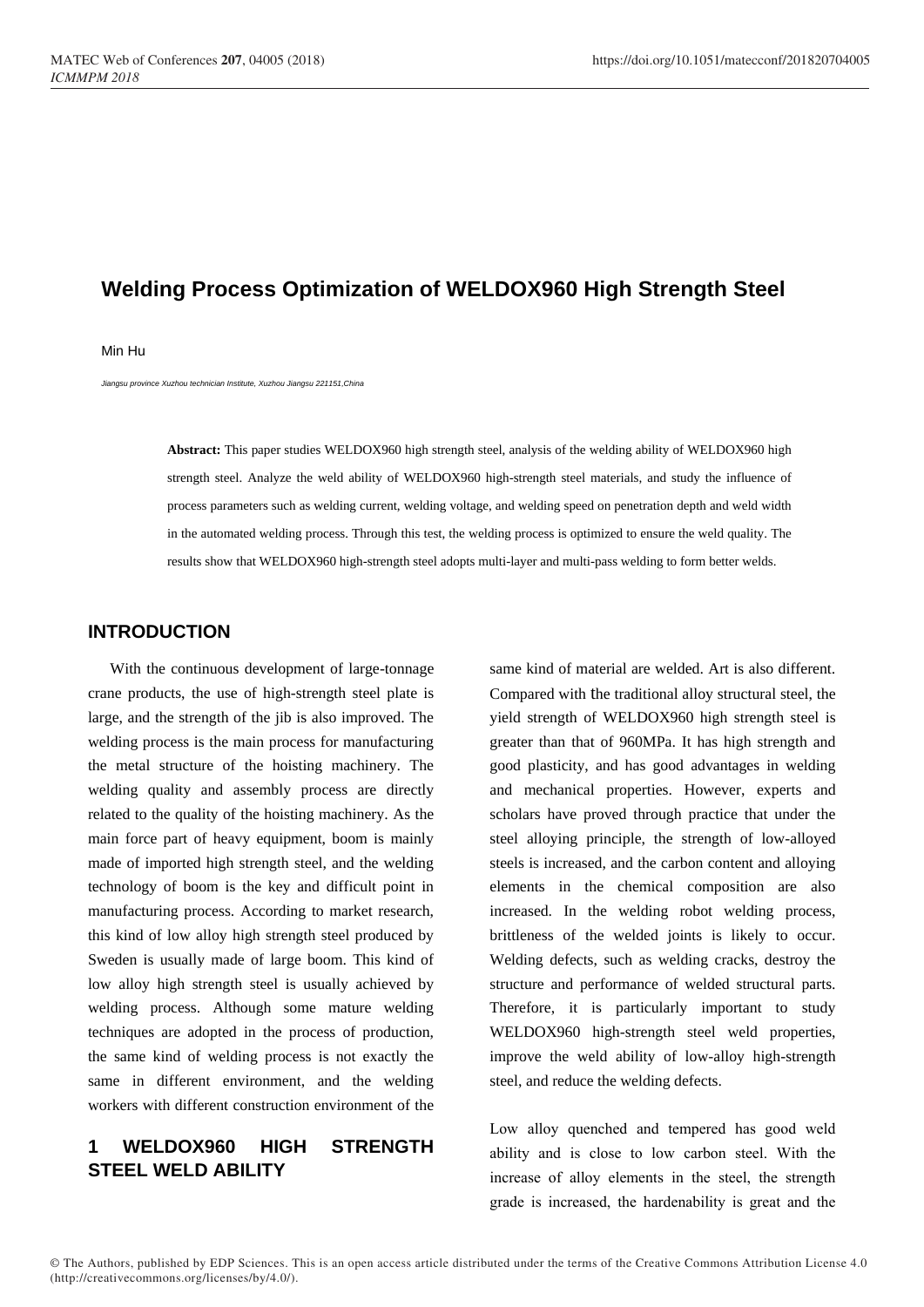weld ability of steel is becoming worse and worse. The problems mainly include two aspects, one is the crack sensitivity, and the carbon content of the secondary high strength steel is lower, generally below. The high strength and good mechanized performance are improved by adding a variety of improvement on the low carbon base. Hardenability alloying elements and quenched and tempered heat treatment obtained low carbon lath martensite and some lower bainitic structure with high strength and toughness. Low strength low-alloy high-strength steel, such as grade I, is the mechanical property of welding heat affected area due to the low content of alloy element in steel. How to ensure the welding quality of welded components and obtain the proper strength and good toughness is the key of low alloy high strength steel welding. Therefore, in the process of welding low-alloy high-strength steel, it is necessary to improve the strength and impact toughness of weld metal and welding heat affected zone while ensuring the quality of weld. Due to the excellent weld ability and mechanical properties of high strength steel, the steel plate thickness between mm and mm can be applied to all conventional welding methods[1]. Such as gas solid wire, flux-cored wire welding, manual arc welding, self-protection flux cored wire, submerged arc welding, can be used in practice, the selection of welding methods are often based on the structure, construction conditions, welding quality, efficiency and the level of cost accounting and other comprehensive consideration, often use the selection principles for under the lower economic cost accounting, labor condition security friendly, can efficiently complete the high quality of weld. In these welding methods, gas shielded welding is the first choice. Reasonable selection of welding material can guarantee the weld composition and comprehensive performance, but it is more important to choose the proper welding process specification. This paper adopts KUKA welding robot to weld WELDOX960 high strength steel plate butt weld, optimize welding process and ensure qualified weld joint[2].

#### **2 WELDING MATERIAL**

In this test, the thickness of the WELDOX960 low

alloy high strength steel is three specifications: 12mm, 16mm and 20mm. Table1.1 the mechanical performance of weldox960 and Table1.2 the chemical compositions of weldox960(wt%)

**Table1.1 the mechanical performance of weldox960**

| Mate   | $\sigma_{\scriptscriptstyle b}$ | $\sigma_{\!{}_s}$ | $\delta$ | AKV(J)1     |    | RT                              |         |
|--------|---------------------------------|-------------------|----------|-------------|----|---------------------------------|---------|
| rial   |                                 |                   |          | 0           |    |                                 | 180     |
| thick  |                                 |                   |          |             |    |                                 | $\circ$ |
| ness   | (M                              | (M                |          | $0^{\circ}$ |    | $-20^{\circ} - 40^{\circ}R = 3$ |         |
|        | Pa)                             | Pa)               | $\%$     |             |    |                                 |         |
| Weld   | 980/                            | 960               | 12       | 3           | 30 | 27                              | Perf    |
| ox96   | 1150                            |                   |          | 5           |    |                                 | ect     |
| $t=20$ |                                 |                   |          |             |    |                                 |         |
| mm     |                                 |                   |          |             |    |                                 |         |

**Table1.2 the chemical compositions of weldox960(wt%)**

| <b>Materia</b><br>I,<br>thicknes | $\mathcal C$ | $S_i$    | $M_{n}$            | $\overline{P}$     | S         | $N_{b}$   |           |     |
|----------------------------------|--------------|----------|--------------------|--------------------|-----------|-----------|-----------|-----|
| S                                | 0.2<br>0     | 0.5<br>0 | 1.6                | 0.0<br>2           | 0.0       | 0.0       | 0.0<br>6  | 2.0 |
| Weldox<br>960<br>$t=20m$         | $c_{\rm u}$  | $c_r$    | $M_{\overline{O}}$ | $T_{\overline{i}}$ | A1        |           |           |     |
| m                                | 0.3<br>0     | 0.7<br>0 | 0.7<br>0           | 0.0                | 0.0<br>18 | 0.0<br>05 | 0.0<br>15 |     |

The KUKA CO2 gas shielded welding robot was welded with gas content of 20%CO2+80%Ar and gas pressure of 15~20Mpa. The choice of welding material is the solid core wire produced by the Swedish company of diameter 1.2mm, the type is E-FK1000 welding wire. The chemical composition and mechanical properties are shown in table 1.3

**Table1.3 Chemical composition of wire**

| Welding<br>wire |          | د،       | M<br>$\eta$ |           |           |               |          |  |
|-----------------|----------|----------|-------------|-----------|-----------|---------------|----------|--|
| <b>E-FK1000</b> | 0.<br>13 | 0.<br>81 | ı.<br>73    | 0.0<br>12 | 0.0<br>24 | $0.0\,$<br>24 | 0.<br>59 |  |

### **3 WELDING TECHNOLOGY**

In view of the characteristics of the welded material, the actual structure or the form of the joint, the welding process should be used to weld bottom welding, fill welding, cover welding and angle welding when welding with different welding methods. In this paper, the process measures include preheating before welding, cooling after welding and multi-layer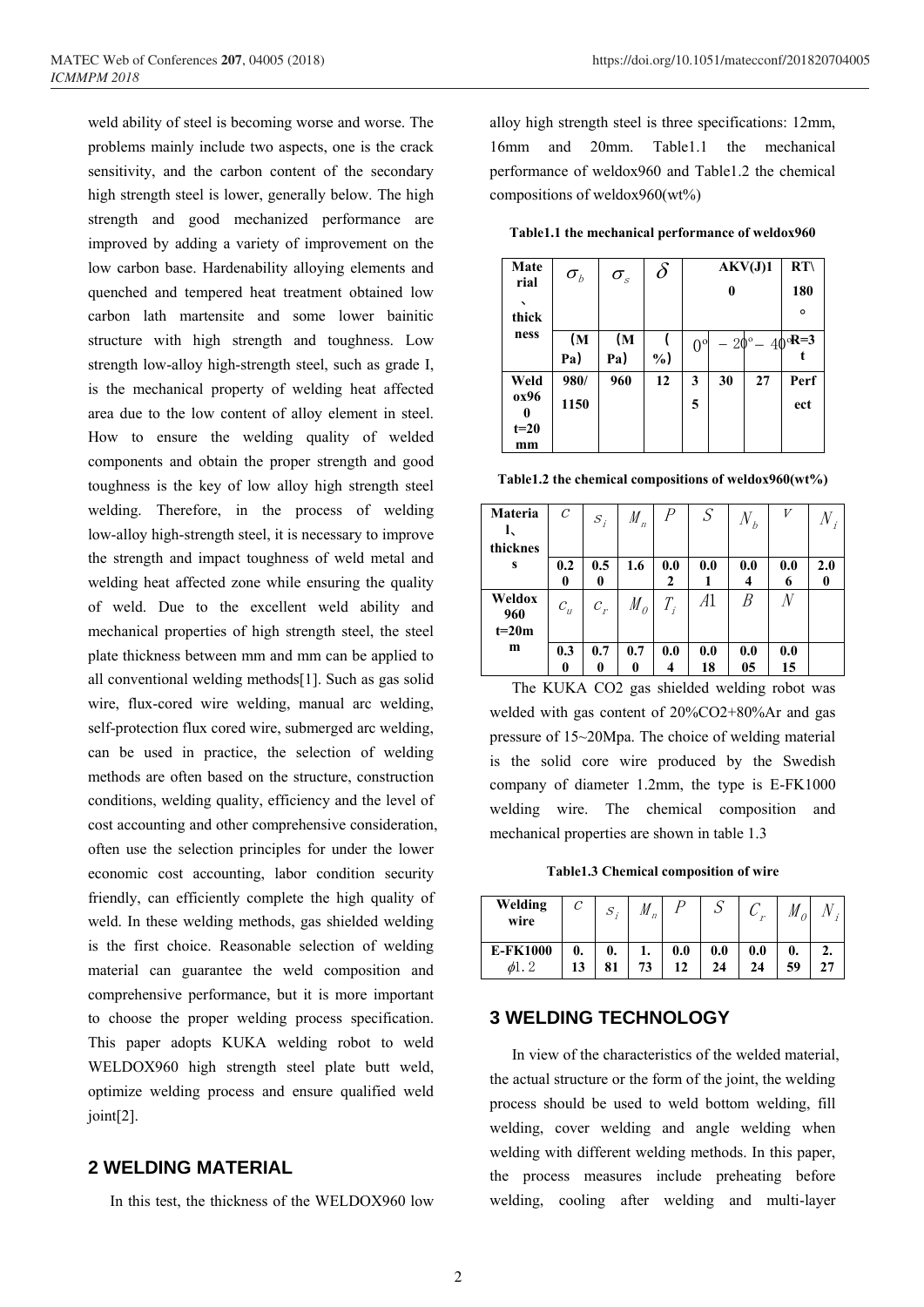multi-channel welding. Proper selection of process parameters is the key to ensure welding quality of joints. In the design of welding process, the arc voltage, welding current and welding speed three welding process parameters is the key factor affecting the quality of welding process parameters, the reasonable selection directly affects the size of the welding line energy, in order to meet the design requirements of welding joint, should be within a certain range, adjust the arc voltage, welding current and welding speed. Whether the welding current size is suitable or not will directly affect the final quality of welding. In the design of welding process, the arc voltage, welding current and welding speed three welding process parameters is the key factor affecting the quality of welding process parameters, the reasonable selection directly affects the size of the welding line energy, in order to meet the design requirements of welding joint, should be within a certain range, adjust the arc voltage, welding current and welding speed[3]. Whether the welding current size is suitable or not will directly affect the final quality of welding. If the welding current is too large, though it can increase the penetration depth, it is easy to have the defects such as nibble welding tumor, and it is difficult to control the welding pool in the welding operation of vertical welding. With the increase of arc length, produce the bite edge welding current will decrease greatly, while the penetration depth decreases, and very easy to appear incomplete fusion, slag inclusion, fusion defects such as bad, low-alloy and high strength steel with thick plate welding, the recommended injection in order to achieve the transition to an appropriate welding current.

In the welding process, reasonable control of the arc length is a key factor to ensure the stability of the welding quality. If the arc is too long, the protection of the molten metal will deteriorate, and harmful gases such as oxygen and nitrogen in the air will invade easily, making the weld seam easy to produce. Air holes, while reducing the mechanical properties of the weld metal. However, the arc length should not be too short, otherwise it will cause sticking. At the same time, the surface pressure of the welding arc on the molten

pool is too large, which affects the gas and slag floating velocity in the molten pool of the molten pool, which can cause slag inclusions, pores, and other defects. Therefore, before welding, the arc voltage matching the welding current should be adjusted to obtain higher welding quality. In the test, the welding current is 80~100A, the welding voltage is 20~22V, the welding speed is 220~260mm/min, the welding current is 240~260A, the welding voltage is 28~30V, the welding speed is 400~450mm/min, and the cover welding The welding current is 280~300A, the welding voltage is 28~30V, the welding speed is 400~450mm/min; the dry length of the welding wire is 12~18mm. In the welding process, in order to minimize the residual stress and deformation of the welded structure, it is necessary to pay attention to the welding from the most rigid position to the free end of the unconstrained welding; avoid the beginning and end of the weld in the high stress area Under the premise of satisfying the performance requirements of the weld, try to use low-strength welding material with good toughness; perform symmetrical welding; minimize the cross-section of the weld and the cross-section to ensure minimum; consider the geometry of the joint; reduce the joint Deformation and residual stress measures.

#### **4 WELDING PROCESSING**

WELDOX960 low-alloy high-strength steel has excellent weld ability, and generally does not require post-heating and post-weld heat treatment. However, for thick slabs with a tendency to cold cracks, where the stress is concentrated on the weld, if the post weld heat treatment cannot be performed immediately after the welding work is stopped, postheating should be performed. After the welding work is stopped, the weldment is heated to a certain temperature immediately.  $200^{\circ}$ C ~  $400^{\circ}$ C, heat for a certain period of time, an hour, so that the weldment slowly cool down to accelerate the escape of hydrogen in a welding heat treatment process. For high-strength steel parts